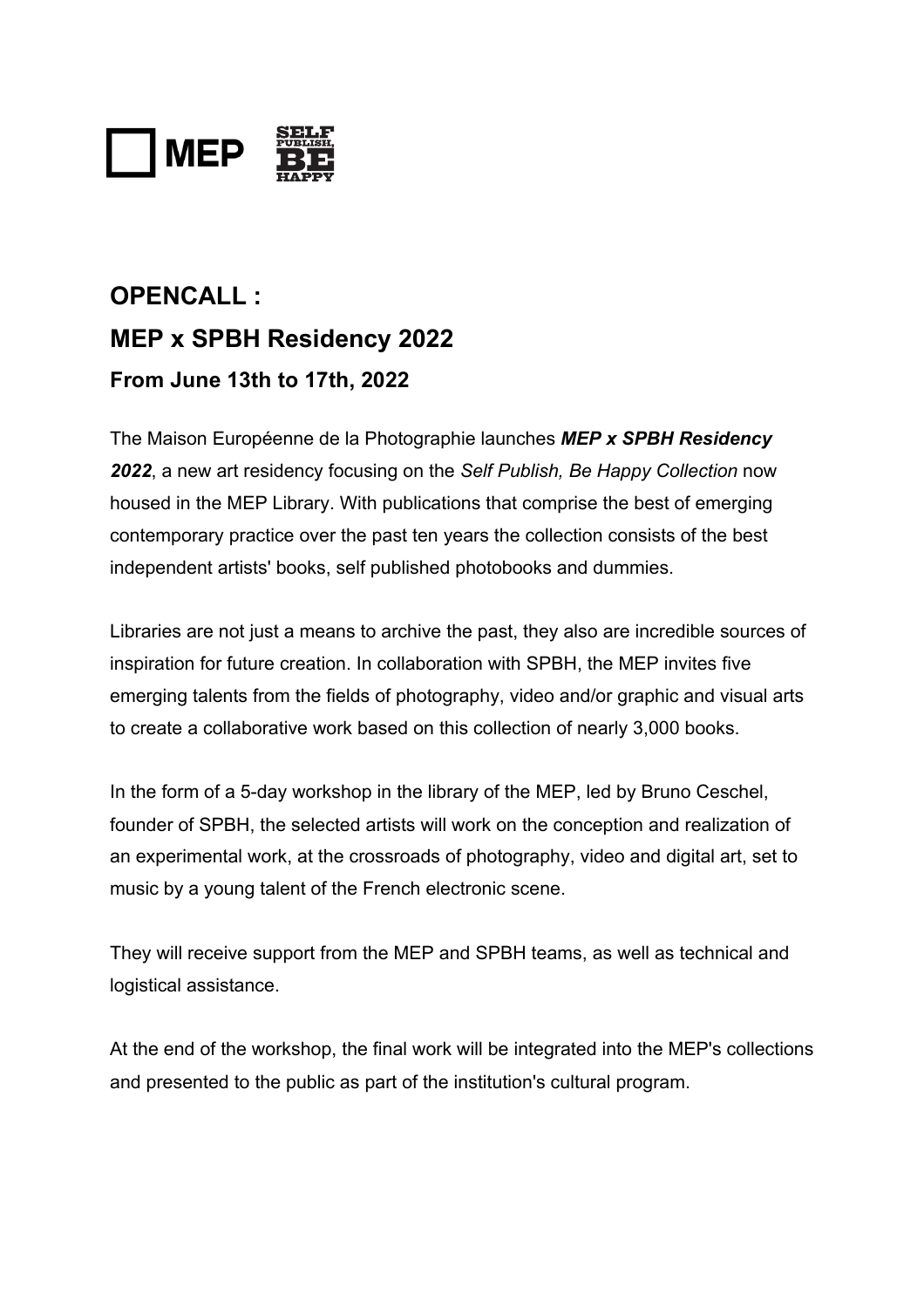## **REQUIREMENTS:**

To participate, the artist must:

- be a resident of a European country
- have a good command of English
- be under 40 yo at the deadline for application

- have already developed one or more creative projects in the field of photography, video and/or the graphic and visual arts, in whatever form (exhibition, publication, etc.)

- be available full time on the stated dates

Candidates' files must contain the following elements:

- completed online registration form
- a detailed resume
- a portfolio including several projects already completed
- a brief note of intent presenting the reasons for participating in the call

The selection will be made by a jury composed of the directors and collaborators of the MEP and SPBH. Applications will be judged on the quality of the portfolios, the artistic coherence, and the relevance of the motivations to participate in the project.

# **RESIDENCY:**

The artists will receive:

- transportation to and from Paris within Europe
- accommodation in Paris during the workshop, for non-Parisian artists
- a fixed fee of 1,200 euros (excluding VAT)

## **SCHEDULE:**

- Opencall: from April 4th to May 1st, 2022 (11:59pm)
- Results: May 12th 2022
- Workshop: from June 13th to 17th, 2022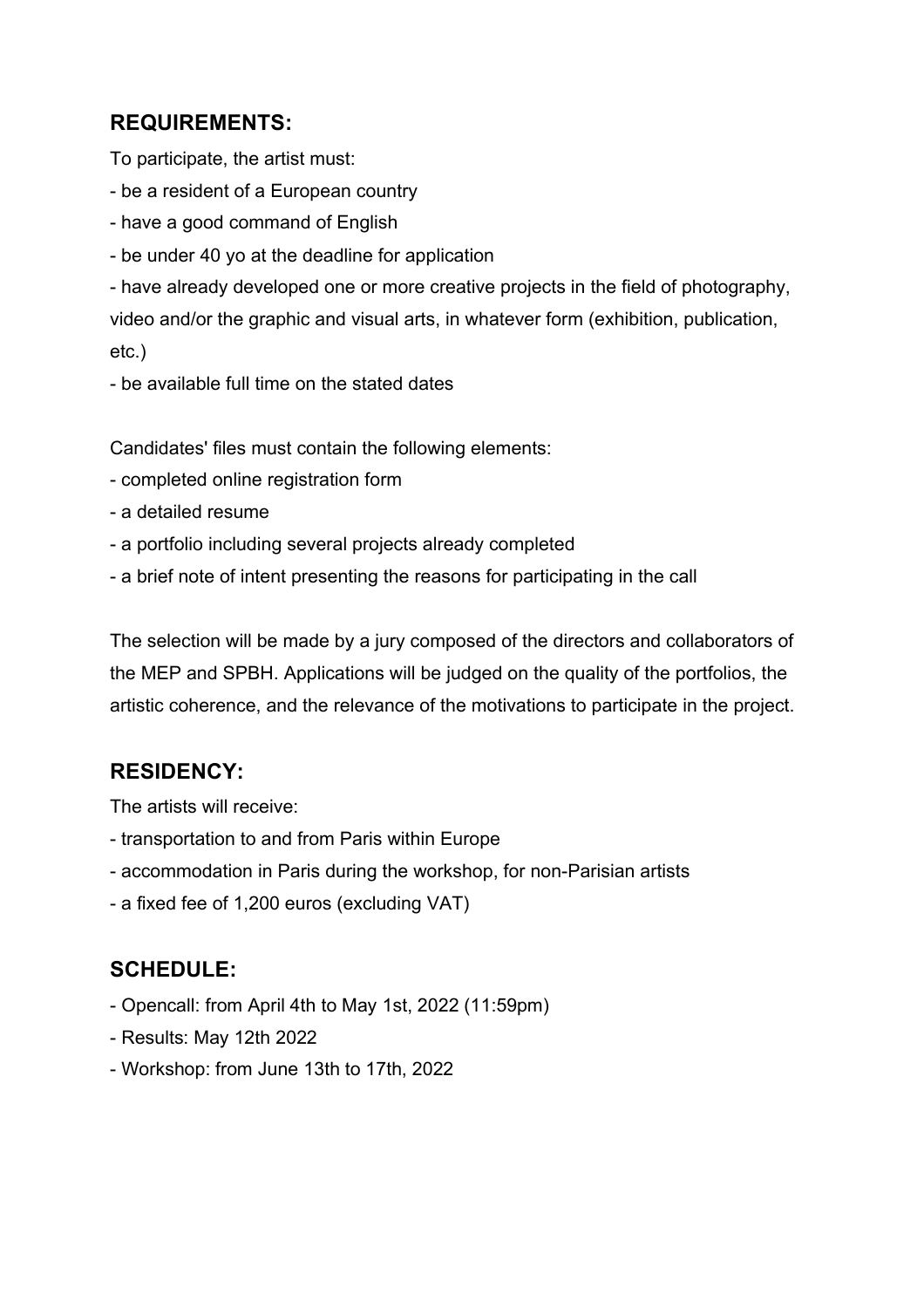### **JURY:**

#### **Simon Baker – Director of the MEP:**

Simon Baker has been Director of MEP (Maison Européenne de la Photographie, Paris) since May 2018. He was formerly Senior Curator for International Art (Photography) at the Tate Modern in London since 2009. Prior to this, he was Associate Professor of Art History at Nottingham University. He has published widely on both photography and art history, including the monograph *George Condo: Painting Reconfigured* (Thames and Hudson, 2015), often specializing in surrealism and its legacies in contemporary practice. Recent publications include texts for works on Coco Capitan, Julie Curtiss, Hassan Hajjaj, Mari Katayama, Mona Kuhn and Erwin Wurm.

#### **Bruno Ceschel – SPBH founder:**

Bruno Ceschel is the founder and director of Self Publish, Be Happy and a visiting lecturer at École cantonale d'art de Lausanne (ECAL). He founded Self Publish, Be Happy in 2010. Ceschel gives lectures and workshops internationally, and also consults for leading companies interested in contemporary photography.

## **PARTNERS PRESENTATION:**

#### **MEP:**

Located in the heart of Paris in the historic Marais district, the MEP is an institution dedicated to photography. Its programming reflects its openness to current practices and new aesthetics by presenting exhibitions of artists of international stature and its commitment to emerging creation. Supported by the City of Paris, the MEP also houses a vast collection of post-war photographs and one of the largest specialized libraries in Europe.

#### **SPBH:**

Self Publish, Be Happy was founded in London in 2010 to promote a new generation of photographers and self-publishers. Through its activities in publishing, education, and programming events it has helped to support and develop photography culture around the world. Self Publish, Be Happy has curated events at museums such as